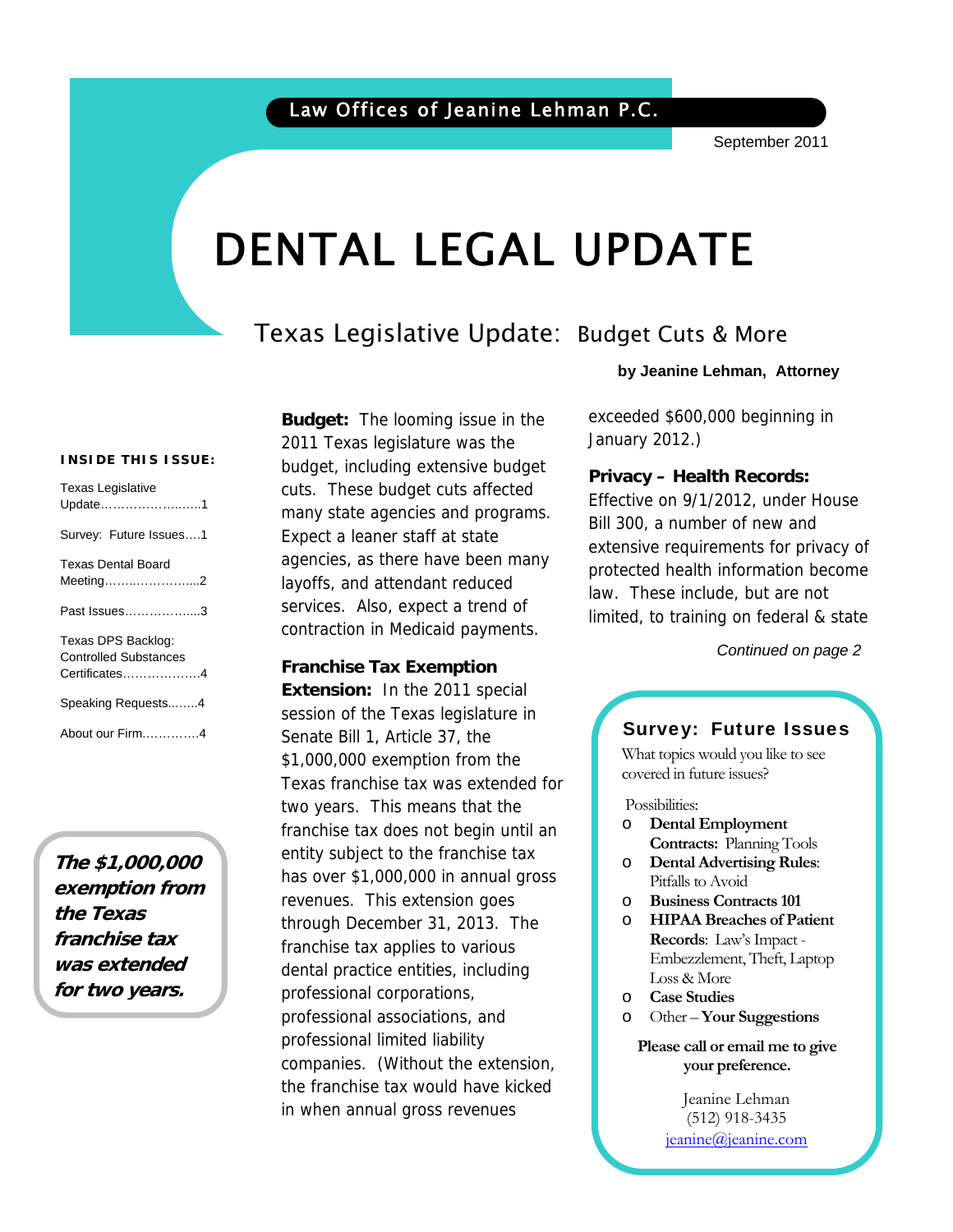



#### **Website Favorites**

Capital Area Dental Society: www.capitalareadental.org

Texas State Board of Dental Examiners: www.tsbde.state.tx.us

Texas Comptroller of Public Accounts: www.window.state.tx.us

Law Offices of Jeanine Lehman P.C.: www.jeanine.com

#### **Legislative Update** *(cont.) --*

laws on protected health information for the practice's course of business, and applicable to the scope of the employee's employment, by employees within 60 days of hire and then at least every two years thereafter, to be confirmed by the employee's signed statement; delivery of a patient's electronic health record within 15 business days of request; consumer Internet website by the Texas Attorney General's office covering privacy rights for protected health information and reporting by the AG on complaint statistics; general prohibition on sale of protected health information; increased penalties for violation of state law; notice and authorization for electronic disclosure of protected health information; and formation of a task force to advise what should be done with protected health information held by covered entities (including dental practices) that cease to operate.

**Managed Care Contracts:** Texas has joined 16 other states that have enacted legislation to prevent caps on non-covered dental services. Senate Bill 554 amends the Texas Insurance Code for managed care contracts with dentists. The law provides that a contract between a dentist and an HMO or insurer may not limit the fee that the dentist may charge for a service that is not a covered service under the patient's health care plan, employee benefit plan or health insurance

policy. This law applies to new contracts and contract renewals on or after 9/1/2011. Examples of services to which this law could apply are teeth whitening and other cosmetic procedures.

**County Inmate Care:** House Bill 1566 amends the Texas Local Government Code so that the commissioners' court of a county may appoint, contract for, or employ licensed physicians, dentists, or other health care providers to provide health care services to inmates in the custody of the sheriff.

**El Paso Dental School Feasibility Study:** House Bill 1020 authorizes a study on the need for and feasibility of establishing a dental school in El Paso as a component of the Texas Tech University Health Sciences Center. This study is to help address a shortage of dentists and dental hygienists in west Texas and the Rio Grande Valley.

**Electronic Prescribing Schedule II Drugs:** Electronic prescribing is becoming more common among many prescribers and pharmacists. In Texas before the newly passed law, prescribers were not allowed to electronically prescribe Schedule II controlled substances due to state law and previous federal regulations. Those federal regulations have since been changed to allow the electronic prescription of such controlled substances. Because electronic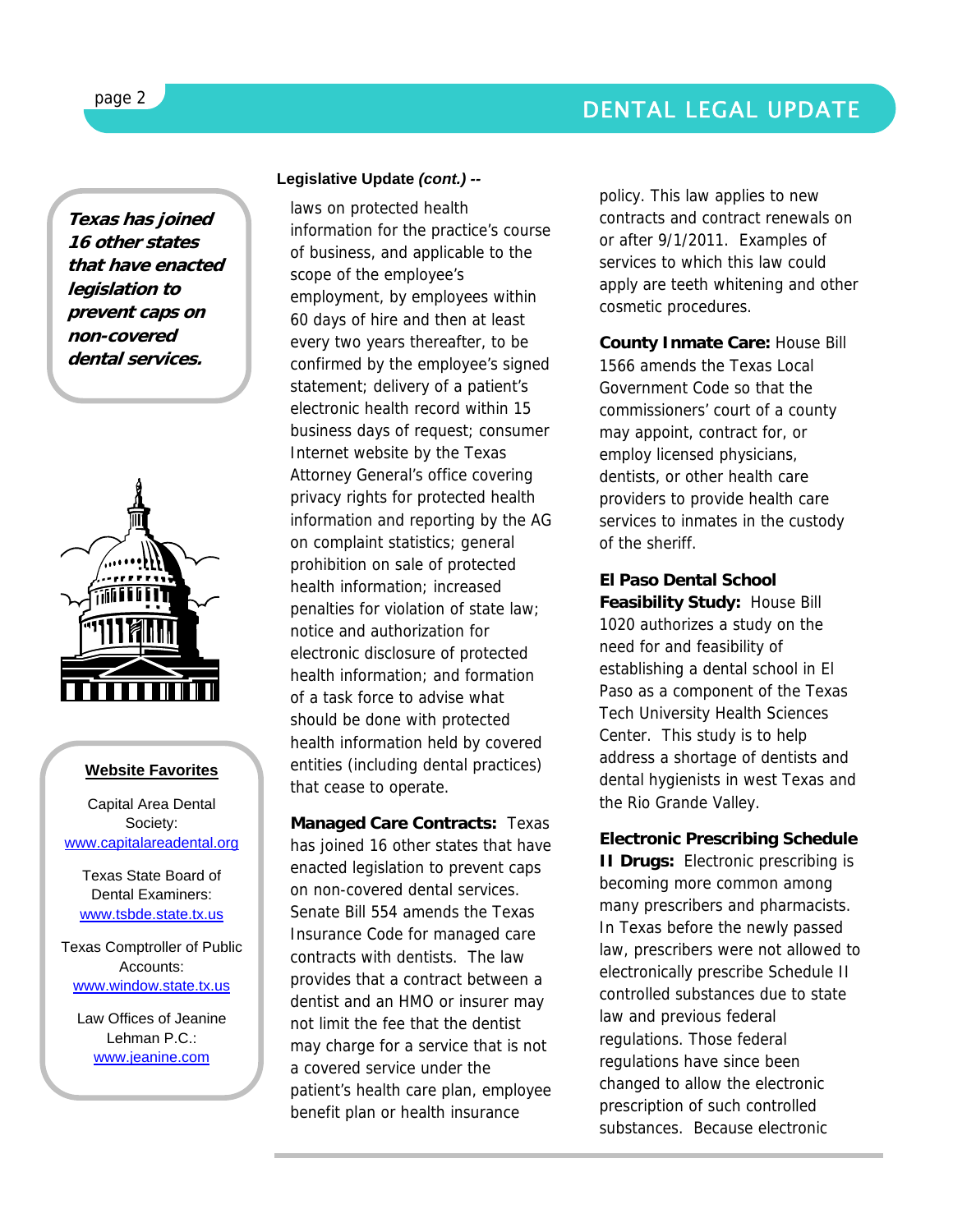# DENTAL LEGAL UPDATE **page 3**

prescribing technology is a critical prerequisite for adoption of electronic health records, steps needed to be taken to promote electronic prescribing. Beginning on 9/1/2011, Senate Bill 594 amends the Texas Health and Safety Code to provide that Schedule II controlled substances can be prescribed electronically.

**Staff Privileges and PPO Plans:** Effective 9/28/2011, under Senate Bill 7 from the 2011 Special Session of the Texas Legislature, a contract between a preferred provider organization (PPO) and an institutional provider (for example, a hospital) may not, as a condition of staff membership or privileges, require a physician or other practitioner to enter into a preferred provider contract. This change in the law will benefit dentists, such as oral surgeons. ■

## **Texas Dental Board Meeting**

At the 8/5/2011 board meeting of the Texas State Board of Dental Examiners, several interesting items were discussed during the public comment period.

#### **Dental Technician Board Representation; Chinese Lab Work**

A dental technician from Houston strongly recommended that the Board include a dental technician, noting that both dentists and dental hygienists are represented on the Dental Board, but not dental technicians. He also cautioned that there is a trend for dental lab work to be outsourced to China and that lead has been found in some Chinese outsourced lab work. [Dentists will want to check if their dental lab work is being sent offshore, including to China. In Ohio, there was a widely reported court case involving a patient who received a defective bridge with lead from China. That case led to reform of Ohio law. Ohio now requires a "Dental Restoration Point of Origin form" that labs are required to send to the

dentist when the dental lab prescription is received. That document provides details on subcontracting of lab work, including foreign country subcontracting, and becomes a part of the dental record of the patient.]

#### **Dental Therapists**

A representative of the Dental Hygiene Advisory Committee indicated that the committee is studying the use of dental therapists in other states. Dental therapists are midlevel providers.

#### **Expert Testimony by Dental Board Members**

Concern was expressed by members of the public, including dentists, about Dental Board members serving as expert witnesses in court cases (including malpractice cases). ■

**Past Issues of the Dental Legal Update are at www.jeanine.com Enjoy them and forward them to colleagues.** 

- 9 **Internet "Coupons": Dental Practice Time Bombs**
- 9 **Your Dental Office Lease: Watch the Terms**
- 9 **Ownership Options for Your Dental Practice**
- 9 **Financing Your Dental Practice: Tips & Terms**
- 9 **Buying a Dental Practice: Deal Points**

The information in this newsletter is not a substitute for legal advice. The information is general in nature and should not be relied upon as legal advice generally or that is applicable to any particular situation. For legal advice in a particular situation, the reader is advised to retain an attorney. For reprints, call (512) 918-3435 or email jeanine@jeanine.com. © 2011 Jeanine Lehman.